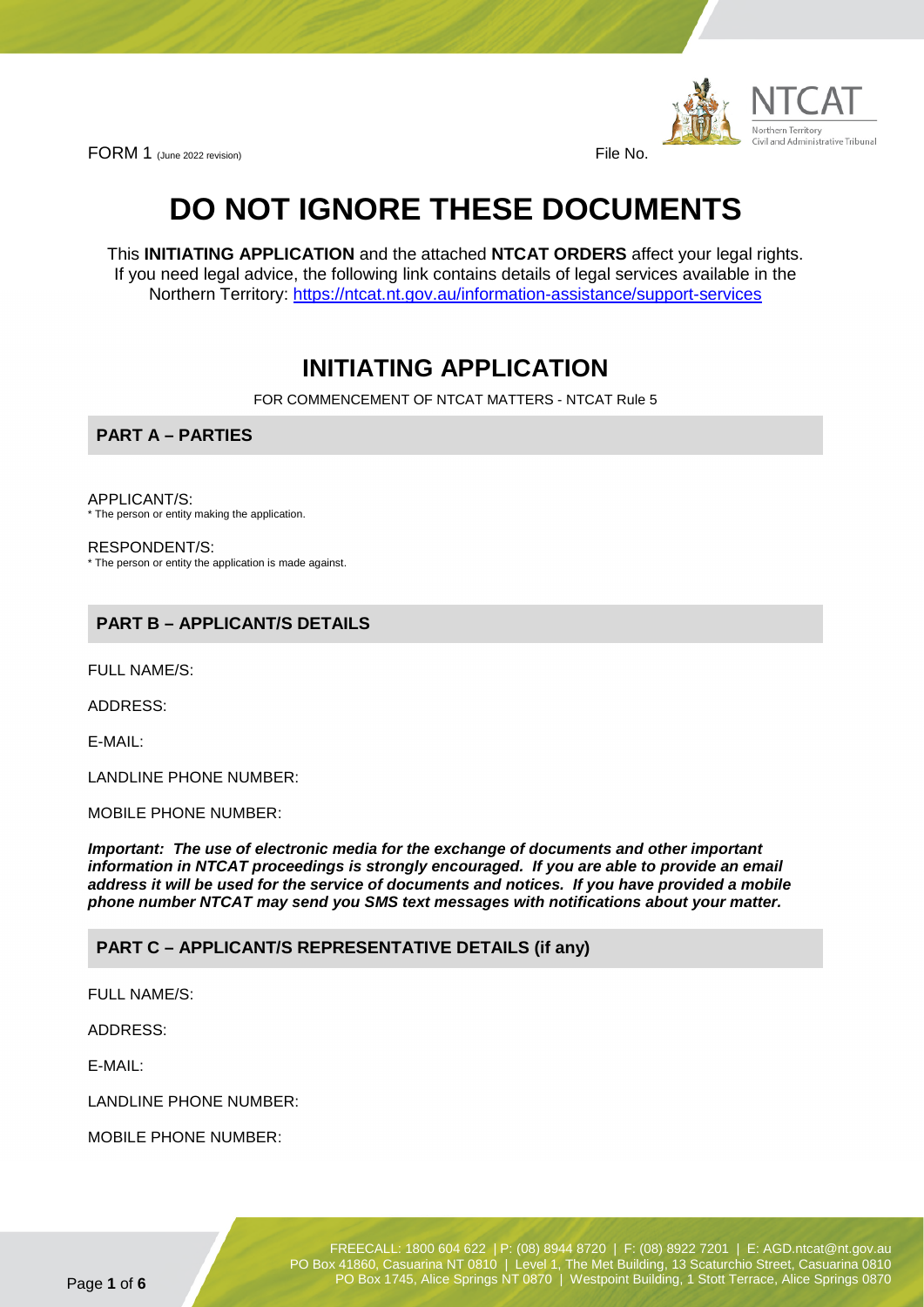## **PART D – RESPONDENT/S DETAILS** *(Applicant/s to provide as much detail as known)*

FULL NAME/S:

ADDRESS:

E-MAIL:

LANDLINE PHONE NUMBER:

MOBILE PHONE NUMBER:

## **PART E - JURISDICTION** *(Select one)*

WHAT IS YOUR APPLICATION ABOUT? (*For guidance please refer to NTCAT publication 'NTCAT Jurisdictions'.)*

SMALL CLAIM

RESIDENTIAL TENANCY

If Residential Tenancy please specify the address of the premises to which the application relates:

#### REVIEW OF AN NTCAT DECISION ('INTERNAL REVIEW')

Please specify the NTCAT file number/s for the decision you would like reviewed:

OTHER

Please specify the Act that gives you the right to apply to NTCAT: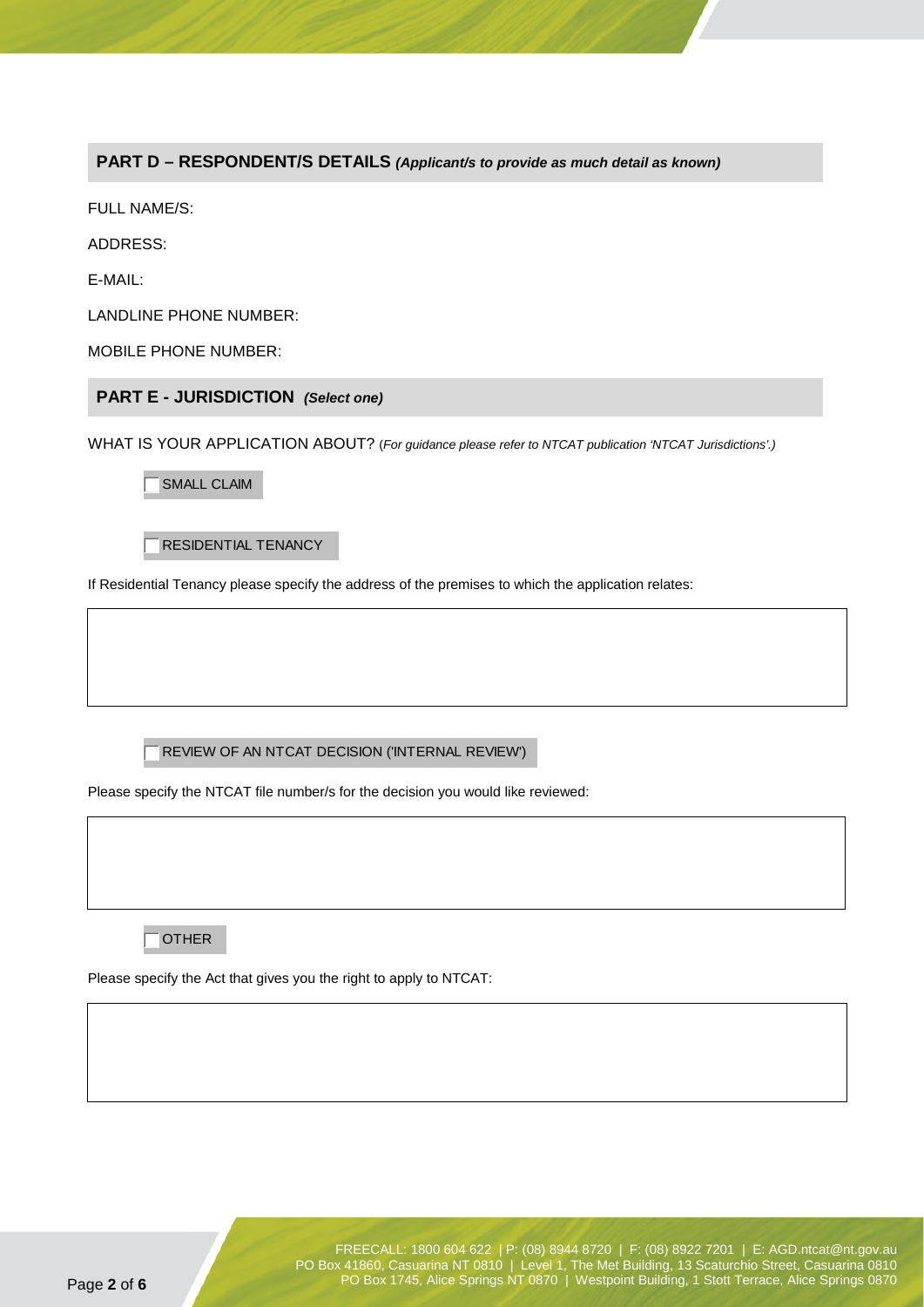## **PART F – ORDER(S) SOUGHT**

WHAT ORDER/S DO YOU WANT NTCAT TO MAKE?

IF THE ORDER/S INCLUDE A MONETARY AMOUNT, WHAT IS THE TOTAL AMOUNT YOU WANT THE RESPONDENT/S TO PAY YOU?

NIL \$1 TO \$1,999 \$2,000 to \$10,000 OVER \$10,000

IF YOU ARE SUCCESSFUL IN THIS PROCEEDING DO YOU ALSO SEEK AN ORDER FOR RECOVERY OF OUT OF POCKET EXPENSES OF THE TYPES REFERRED TO IN SECTION 132(ba) OF THE *Northern Territory Civil and Administrative Tribunal Act 2014*? 1

 $YES$   $\neg$  NO

<sup>&</sup>lt;sup>1</sup> The effect of section 132(ba) is that out of pocket expenses such as the application fee and other similar unavoidable expenses associated with bringing or defending NTCAT proceedings may be recoverable by a successful party.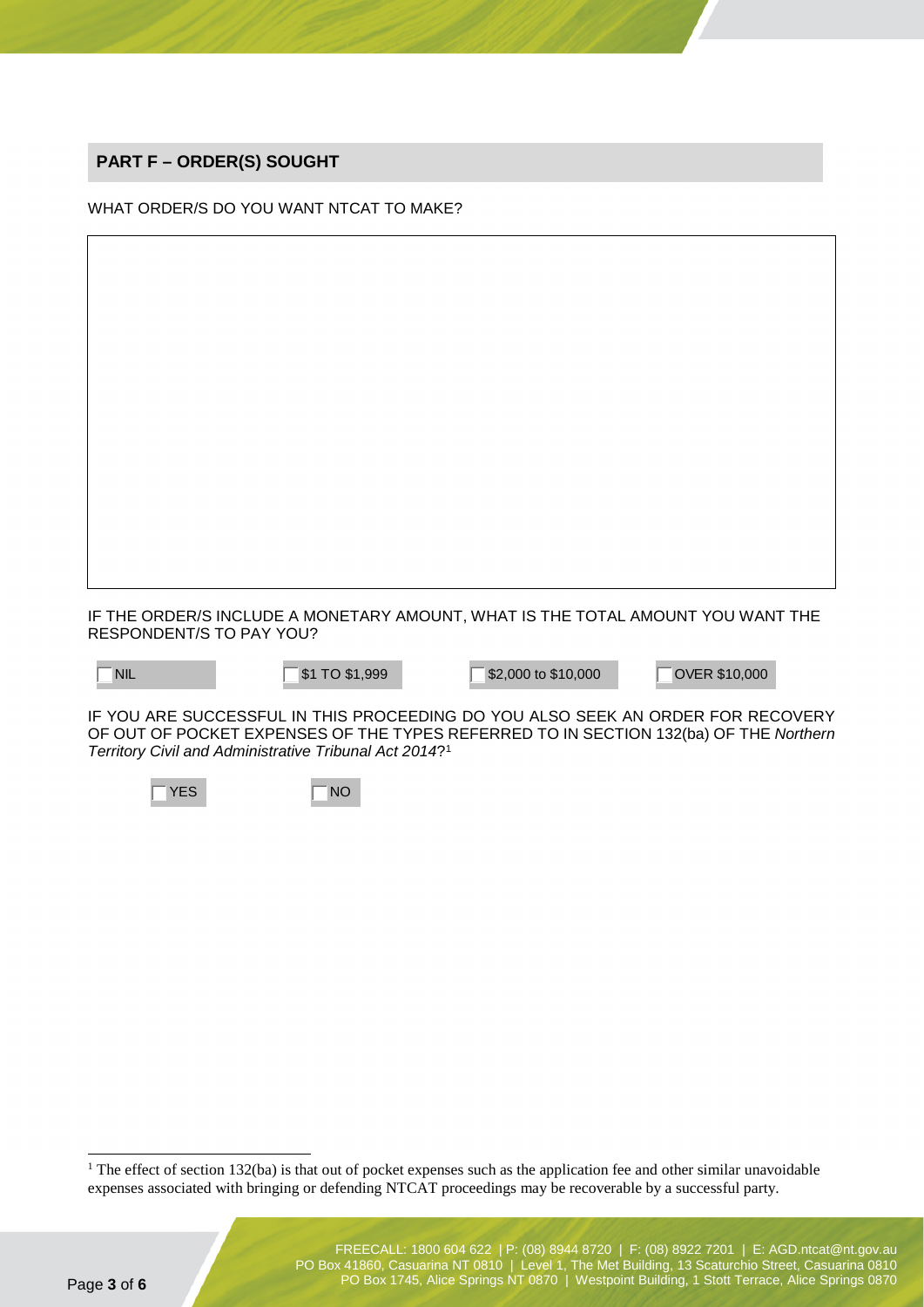## **PART G – GROUNDS FOR APPLICATION**

WHAT ARE YOUR REASONS FOR SEEKING THE ABOVE ORDER/S? *(Please provide a summary of the facts relating to your application - the summary should be no longer than one page)*:

 FREECALL: 1800 604 622 | P: (08) 8944 8720 | F: (08) 8922 7201 | E: AGD.ntcat@nt.gov.au PO Box 41860, Casuarina NT 0810 | Level 1, The Met Building, 13 Scaturchio Street, Casuarina 0810 Page 4 of 6 **6** PO Box 1745, Alice Springs NT 0870 | Westpoint Building, 1 Stott Terrace, Alice Springs 0870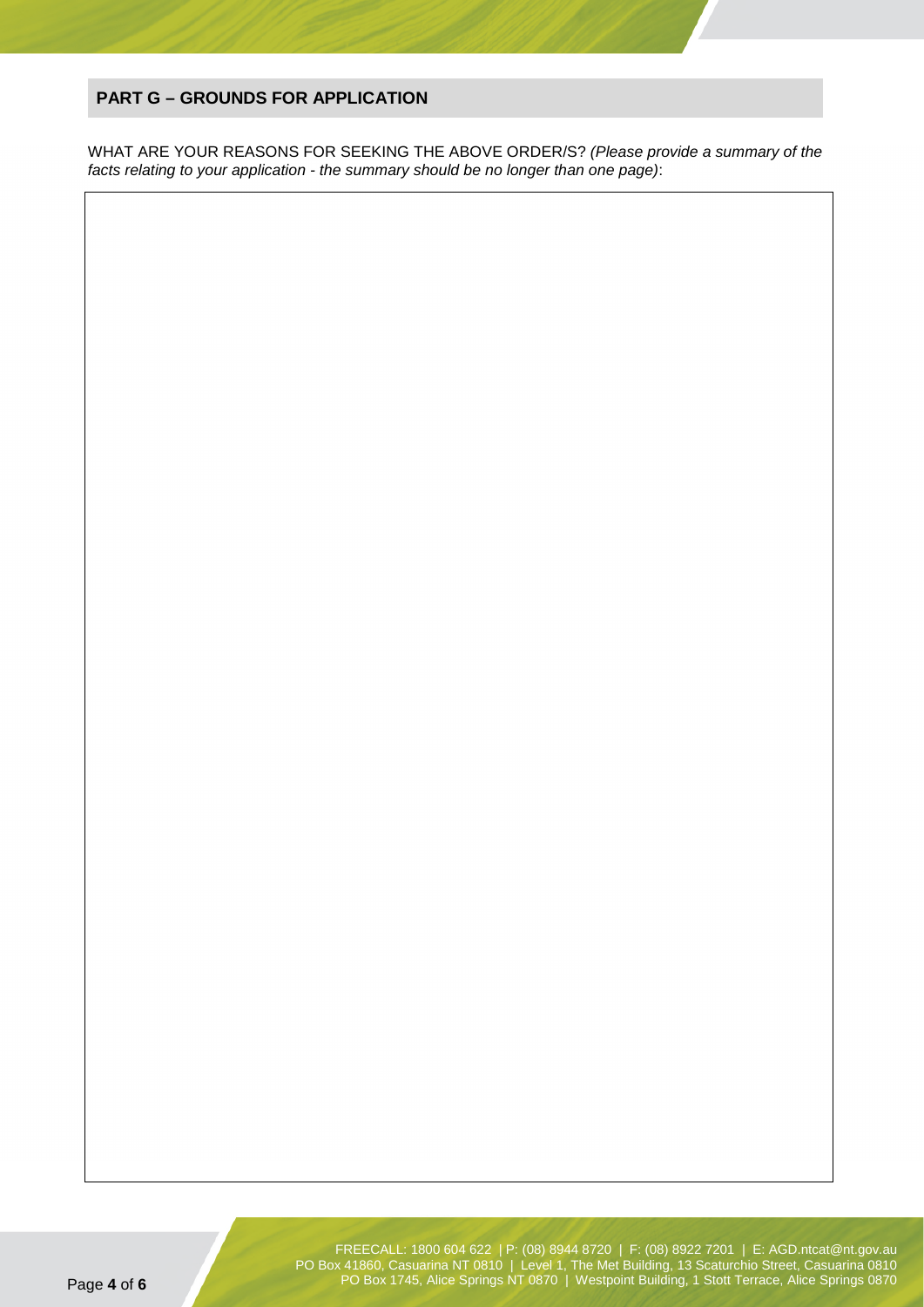## **PART H – OTHER MATTERS**

#### **1. FEE WAIVER**

DO YOU SEEK A WAIVER OF THE APPLICATION FEE ON THE GROUND OF FINANCIAL HARDSHIP?



*(If 'yes' please provide separately to this form a summary of your reasons why NTCAT should grant the fee waiver along with any supporting documentation.)* 

#### **2. EMERGENCY APPLICATIONS**

DOES YOUR APPLICATION REQUIRE AN EMERGENCY HEARING BY NTCAT?

(*NTCAT aims at dealing with all matters as promptly as possible. An applicant should only answer 'yes' if there are circumstances making it imperative that a hearing is held in less than seven days from the date of the application.)* 



*(If 'yes' please provide a brief summary of why you say the application is urgent)*.



#### **3. LATE APPLICATIONS**

DO YOU REQUIRE AN EXTENSION OF TIME IN ORDER TO MAKE THIS APPLICATION?



 $YES$   $\neg$   $\neg$   $NQ$ 

#### **4. STAYS**

IN THE CASE OF AN APPLICATION FOR INTERNAL REVIEW, ARE YOU SEEKING A STAY OF THE ORIGINAL NTCAT DECISION?



*(If 'yes' please provide a brief summary of your reasons why NTCAT should grant a stay).*